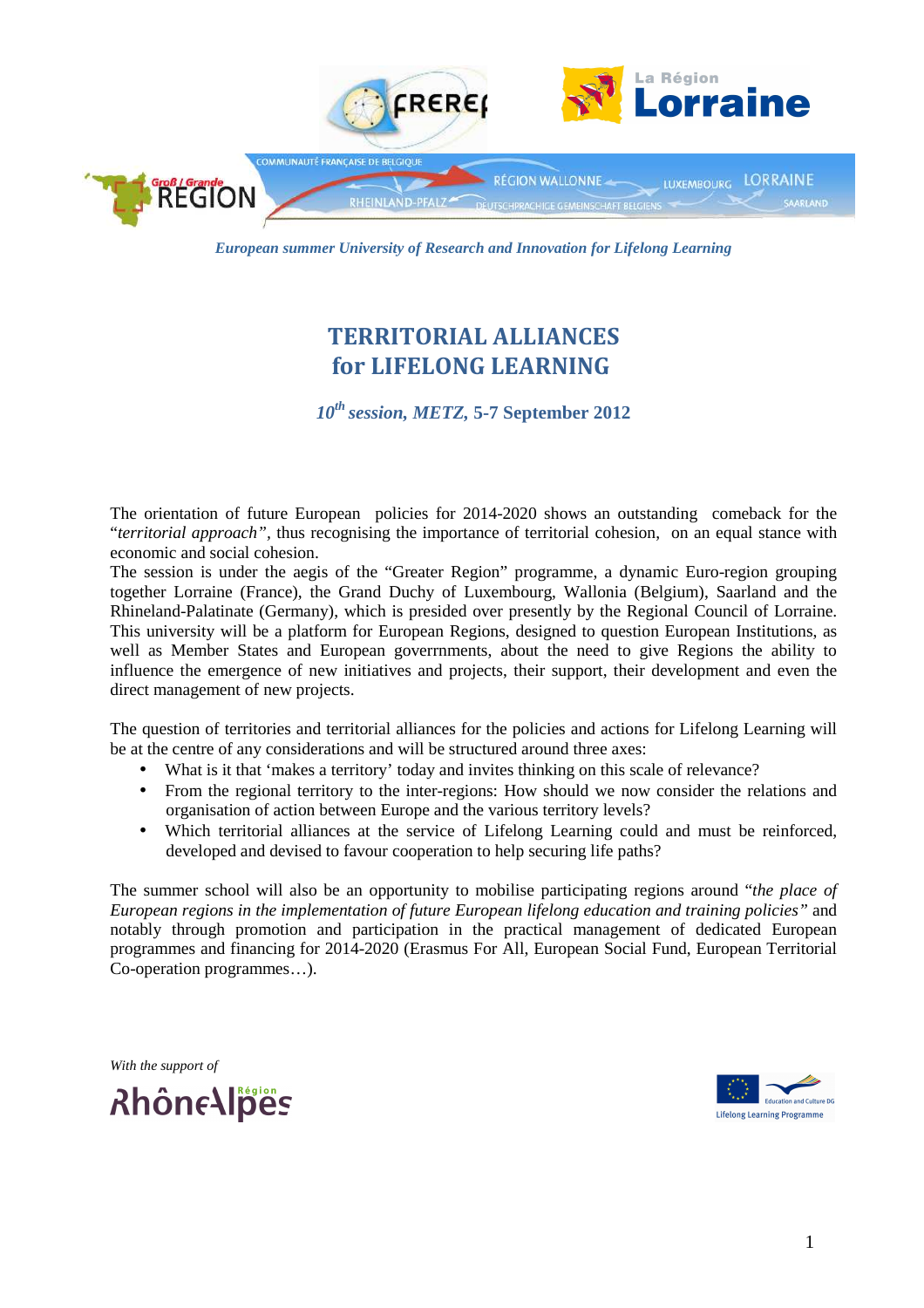# PROGRAMME

## **General organisation of the session**

## **Wednesday 5 and Friday 7 September 2012**

Conseil Régional de Lorraine Place Gabriel Hocquard - METZ

### **Thursday 6 September 2012**

Université de Lorraine - Metz Ile du Saulcy - METZ

|                                                 | <b>Wednesday 5 September</b>                                                                | <b>Thursday 6 September</b>                                         | <b>Friday 7 September</b>                                                                               |
|-------------------------------------------------|---------------------------------------------------------------------------------------------|---------------------------------------------------------------------|---------------------------------------------------------------------------------------------------------|
| M<br>$\overline{O}$<br>$\mathbb{R}$<br>$\cal N$ | <b>Official opening</b><br><b>Plenary</b>                                                   | <b>CARREFOURS</b><br>3 groups in parallel<br>$1st$ session          | <b>Plenary</b><br><b>Synthesis of the Carrefours</b><br><b>Plenary</b>                                  |
| $\overline{I}$<br>N<br>G                        | <b>Which role should</b><br><b>Regions play for the</b><br>future of Europe?<br>Round table | <b>CARREFOURS</b><br>3 groups in parallel<br>$2^d$ session          | New programmes, new<br>projects<br>*presentation in plenary<br>* areas of discussion of the<br>projects |
| $\overline{A}$<br>$\cal F$                      | <b>Plenary</b><br><b>Territories and inter-</b>                                             | <b>Meeting Area</b>                                                 | <b>CLOSING</b><br>of the European summer<br><b>University</b>                                           |
| $\overline{T}$<br>E<br>$\cal R$                 | territoriality: competition<br>and complementarity in<br><b>Europe</b><br>Round table       | <b>CARREFOURS</b><br>3 groups in parallel<br>$3d$ session           | <b>REGIONAL</b>                                                                                         |
| N<br>$\overline{O}$                             | <b>Plenary</b><br><b>Carrefours and</b>                                                     |                                                                     | <b>COUNCIL</b>                                                                                          |
| $\overline{O}$<br>N                             | <b>Exchange of Projects</b><br>Opening session                                              | <b>Visit of Centre</b><br><b>Pompidou-Metz</b><br>(to be confirmed) |                                                                                                         |
| $\overline{I}$                                  | <b>Cultural Reception</b>                                                                   |                                                                     |                                                                                                         |

Languages : French – English - German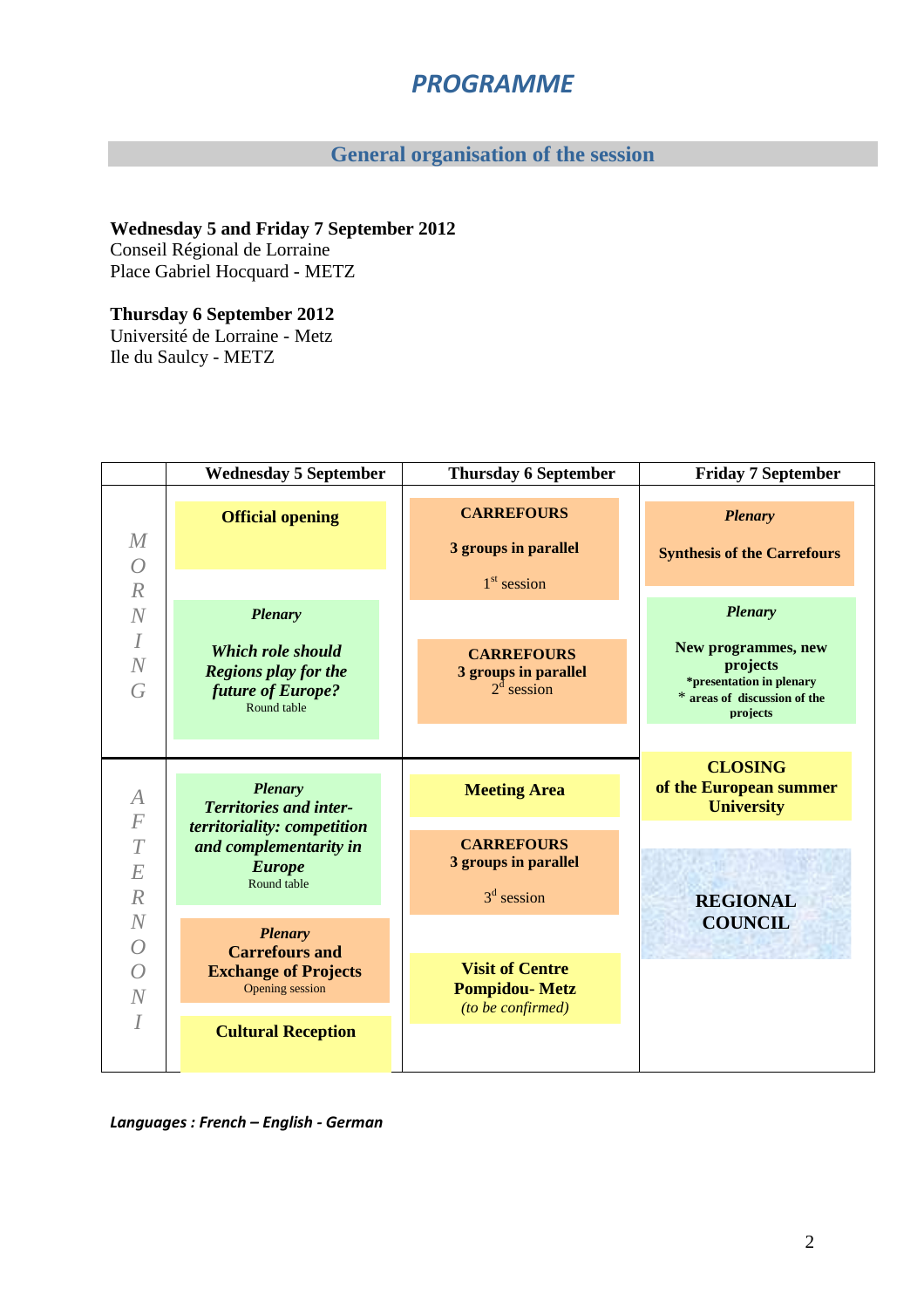| <b>Wednesday 5 September</b><br>Conseil Régional de Lorraine |                                                                                                                                                                                                                                                                                                                                                                                                                                                                                                                                                              |  |
|--------------------------------------------------------------|--------------------------------------------------------------------------------------------------------------------------------------------------------------------------------------------------------------------------------------------------------------------------------------------------------------------------------------------------------------------------------------------------------------------------------------------------------------------------------------------------------------------------------------------------------------|--|
| 9:00                                                         | Welcome                                                                                                                                                                                                                                                                                                                                                                                                                                                                                                                                                      |  |
| 10:00                                                        | <b>Official opening</b><br>with the participation of representatives of the European Commission and Committee of the<br>Regions                                                                                                                                                                                                                                                                                                                                                                                                                              |  |
| 10:00                                                        | 1 <sup>st</sup> Round Table: Which role should Regions play for the future of Europe?<br>The round table is designed as a platform for European regions to question European<br>Institutions, as well as Member States and European governments, about the need to give<br>Regions the ability to influence the emergence of new initiatives and projects, to support their<br>development and even to be allowed to manage new projects.<br>What place do Regions and inter-regions have in the managing and implementation of the<br>2014-2020 programmes? |  |
|                                                              | The round table will gather Executives of the Greater Region and of Euro-regions and will be<br>chaired by the President of the Lorraine Region and President of the Summit of the Greater<br>Region Executives.                                                                                                                                                                                                                                                                                                                                             |  |
| 12:00                                                        | Lunch                                                                                                                                                                                                                                                                                                                                                                                                                                                                                                                                                        |  |
| 14:00                                                        | $2d$ Round Table: Territories and inter-territoriality: competition and complementarity in<br><b>Europe</b>                                                                                                                                                                                                                                                                                                                                                                                                                                                  |  |
|                                                              | The debate will focus on the relevance of a territorial approach and the issues of inter-territoriality:<br>is there a shared culture about the territorial approach?<br>$\bullet$<br>• what are the possible alliances and at which levels?                                                                                                                                                                                                                                                                                                                 |  |
|                                                              | Contributors will develop thinking from their practical experience about areas of competitiveness<br>which mobilise the territory resources; and about actions targeting businesses in restructuring<br>reindustrialisation policies; and about actions to improve the link between work and training                                                                                                                                                                                                                                                        |  |
| 16:00                                                        | Pause                                                                                                                                                                                                                                                                                                                                                                                                                                                                                                                                                        |  |
| 16:30                                                        | Introductory session for the 'Carrefours' (Workshops) and the exchange of projects                                                                                                                                                                                                                                                                                                                                                                                                                                                                           |  |
|                                                              | This first session will give to each carrefour the opportunity to precise its problematic taking into account the<br>contribution of the opening conference and round table, and to clarify how Thursday exchanges operate.                                                                                                                                                                                                                                                                                                                                  |  |
| 17:30                                                        | End of work                                                                                                                                                                                                                                                                                                                                                                                                                                                                                                                                                  |  |

*19:00 Cultural Reception*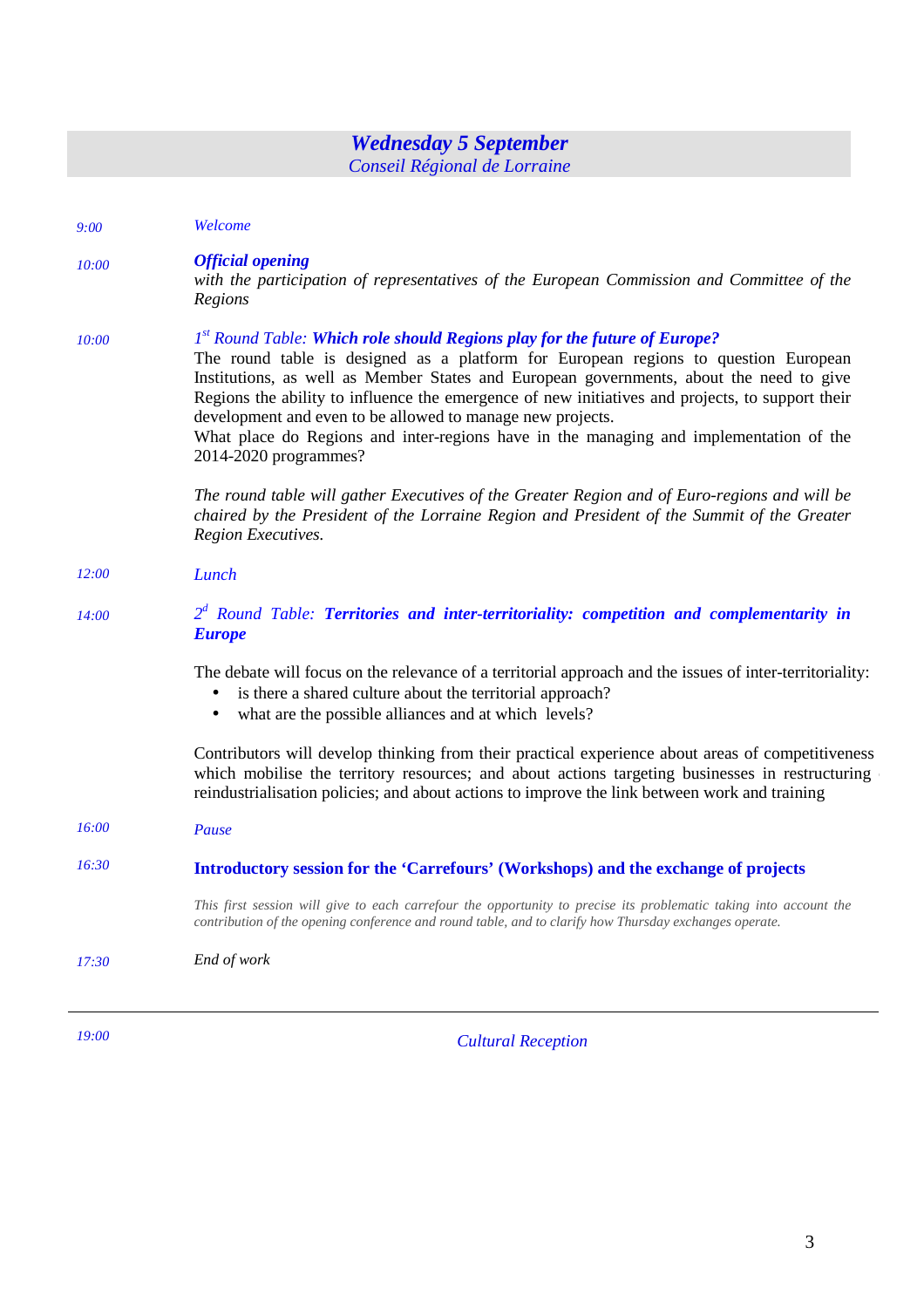## *Thursday 6 September Université de Lorraine*

| 9:00          | Three carrefours (workshops) in parallel                                                                                                                                                                                                                                                                                                                                                                         |  |
|---------------|------------------------------------------------------------------------------------------------------------------------------------------------------------------------------------------------------------------------------------------------------------------------------------------------------------------------------------------------------------------------------------------------------------------|--|
|               | <i>Carrefour 1</i> : Territorial alliances for which territorial dynamics?                                                                                                                                                                                                                                                                                                                                       |  |
| $10:00$ Pause | Carrefour 2: How do Territorial Alliances sustain and foster the quality of mobility of<br>youngsters involved in vocational training?                                                                                                                                                                                                                                                                           |  |
|               | <i>Carrefour 3</i> : Territorial alliances for work development and the struggle against youth<br>unemployment: which are the experimentation issues and which are the territorial scales?                                                                                                                                                                                                                       |  |
| 12:00         |                                                                                                                                                                                                                                                                                                                                                                                                                  |  |
| 14:00         | Lunch                                                                                                                                                                                                                                                                                                                                                                                                            |  |
|               | <b>Meeting-Area</b>                                                                                                                                                                                                                                                                                                                                                                                              |  |
|               | The second sequence of the carrefours will be followed by a time for the meeting area. This time will<br>enable the sharing of experiences. The Meeting Area will be organised around testimonies about the<br>experience of participants who have put projects together. They'll be able to benefit from the<br>assistance of the 2E2F agency and the Lorraine European Technical Assistance Platform (PASTEL). |  |
| 15:15         | Pause                                                                                                                                                                                                                                                                                                                                                                                                            |  |
| 15:30         | <b>Carrefours</b> (follow-up)                                                                                                                                                                                                                                                                                                                                                                                    |  |
| 17:30         | Visit of the Centre Pompidou-Metz (to be confirmed)                                                                                                                                                                                                                                                                                                                                                              |  |

|       | <b>Friday 7 September</b>                                           |  |  |
|-------|---------------------------------------------------------------------|--|--|
|       | Conseil Régional de Lorraine                                        |  |  |
|       |                                                                     |  |  |
| 9:00  | <b>Synthesis of the Carrefours (in plenary):</b>                    |  |  |
|       | Video session and round table with the actors of the Greater Region |  |  |
|       |                                                                     |  |  |
| 10:30 | Pause                                                               |  |  |
|       |                                                                     |  |  |
| 10:45 | <b>New European programmes– New projects</b>                        |  |  |
|       | in plenary and spaces for discussion                                |  |  |
|       |                                                                     |  |  |
|       | Presentation of the future European programmes 2014-2020            |  |  |
|       | With the participation of PASTEL and the 2E2F Agency                |  |  |
|       |                                                                     |  |  |
| 12:00 | <b>Closing</b>                                                      |  |  |
|       |                                                                     |  |  |
| 12:30 | Lunch                                                               |  |  |
|       |                                                                     |  |  |
|       |                                                                     |  |  |
| 14:30 | <b>REGIONAL COUNCIL</b>                                             |  |  |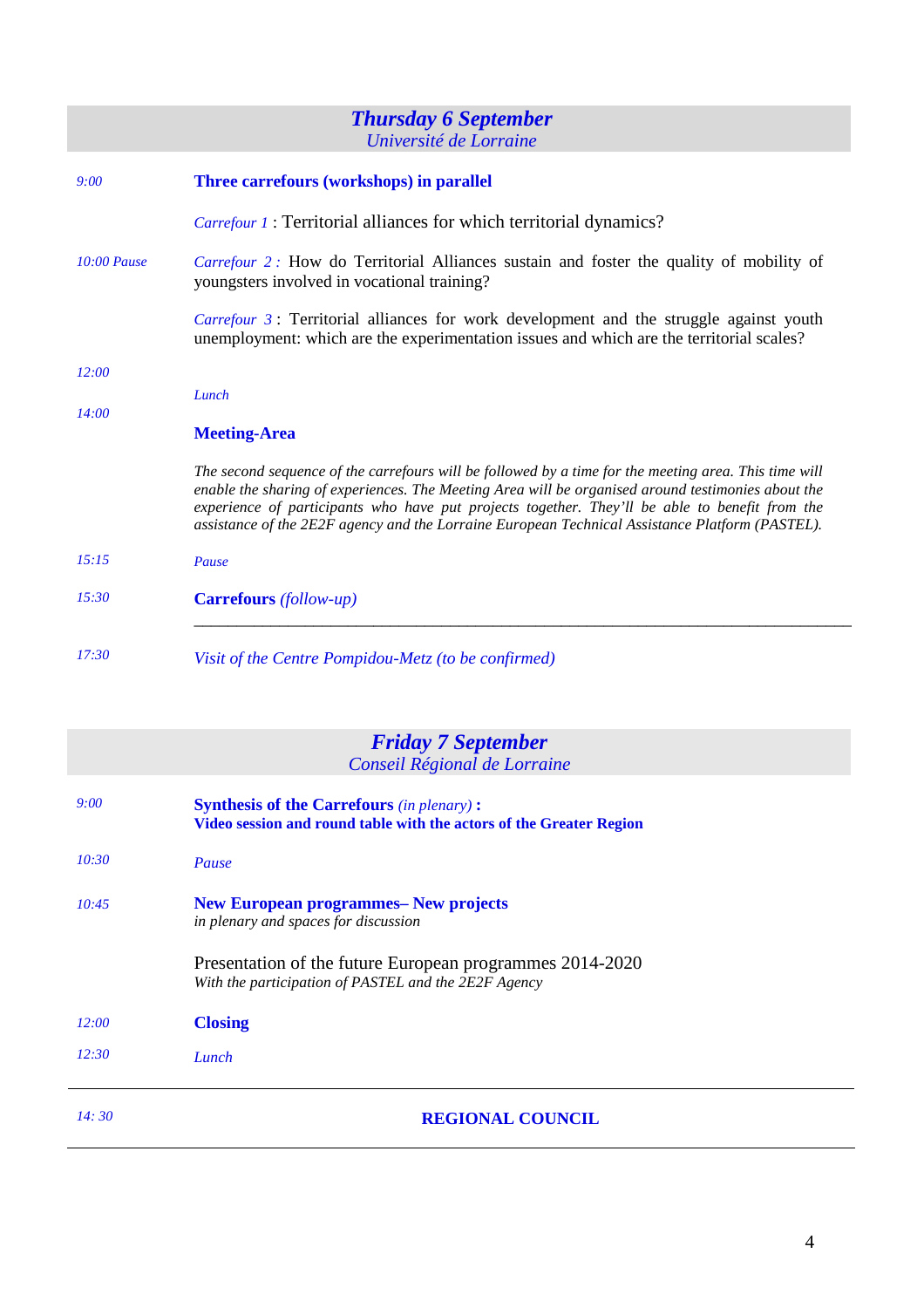#### **Three 'Carrefours' (Workshops) run in parallel**

#### *Territory and alliance: who are the actors are at play?*

#### *Animation and Organisation*

*Animation should enable the highlighting of elements, which will allow participants to expand on the session themes and strive after work prospects and partnership projects.* 

*Each Carrefour must be an opportunity to speak about experience and develop the transfer of experience outside the session, in areas where the exchange of practice is crucial.* 

*The Meeting Area will enable more expansive experience sharing. 6 September will be devoted to the carrefours and to a session in the meeting area. The meetings will be organised around testimonies from participants who have put projects together and any difficulties encountered. They will benefit from the assistance of the 2E2F agency and the Lorraine European Technical Assistance Platform (PASTEL).* 

#### *Project exchange*

*Some time wil be set aside to enable partnership building for current and future inter-regional projects. The project exchange will be held on Friday 7 September.* 

#### **Carrefour 1**

#### **Territorial alliances for which territorial dynamics?**

What are the opinions about territorial alliances and their operational spin-offs? What are the latest issues with territorial alliances and what are the new forces at play? At which territorial levels: regions, towns, large suburbs, rural, peri-rural? Which methods and what tools are required to perpetuate cooperation?

#### **Carrefour 2**

#### **How do Territorial Alliances sustain and foster the quality of mobility of youngsters involved in vocational training?**

The EUROAPPRENTICESHIP project has spent the last two years working on the question of the development and quality of European mobility for young apprentices. Organisation practices relating to mobility put in place partnerships between various forces.

Three dimensions of cross-regional mobility will be tackled:

- The European mobility of apprentices: platforms, cooperation systems, quality and perpetuation of devices.
- The mobility of cross-border areas: what are the economic, political and technical issues?
- What are the tools, devices and policies for promoting mobility?

#### **Carrefour 3**

#### **Territorial alliances for work development and the struggle against youth unemployment: which are the experimentation issues and which are the territorial scales?**

- How can territorial alliances influence tensions between work and training?
- Which prospects, on which scales?
- On a micro-level: actions and policies against dropping out of young people from the educational system: what can be done to make sure they don't leave without qualifications?
- On a meso-level: training mobility to improve the skills of young people: what is the role of territorial alliances?
- On a macro-level: what are the experiences of territorial cooperation between companies and training centres?